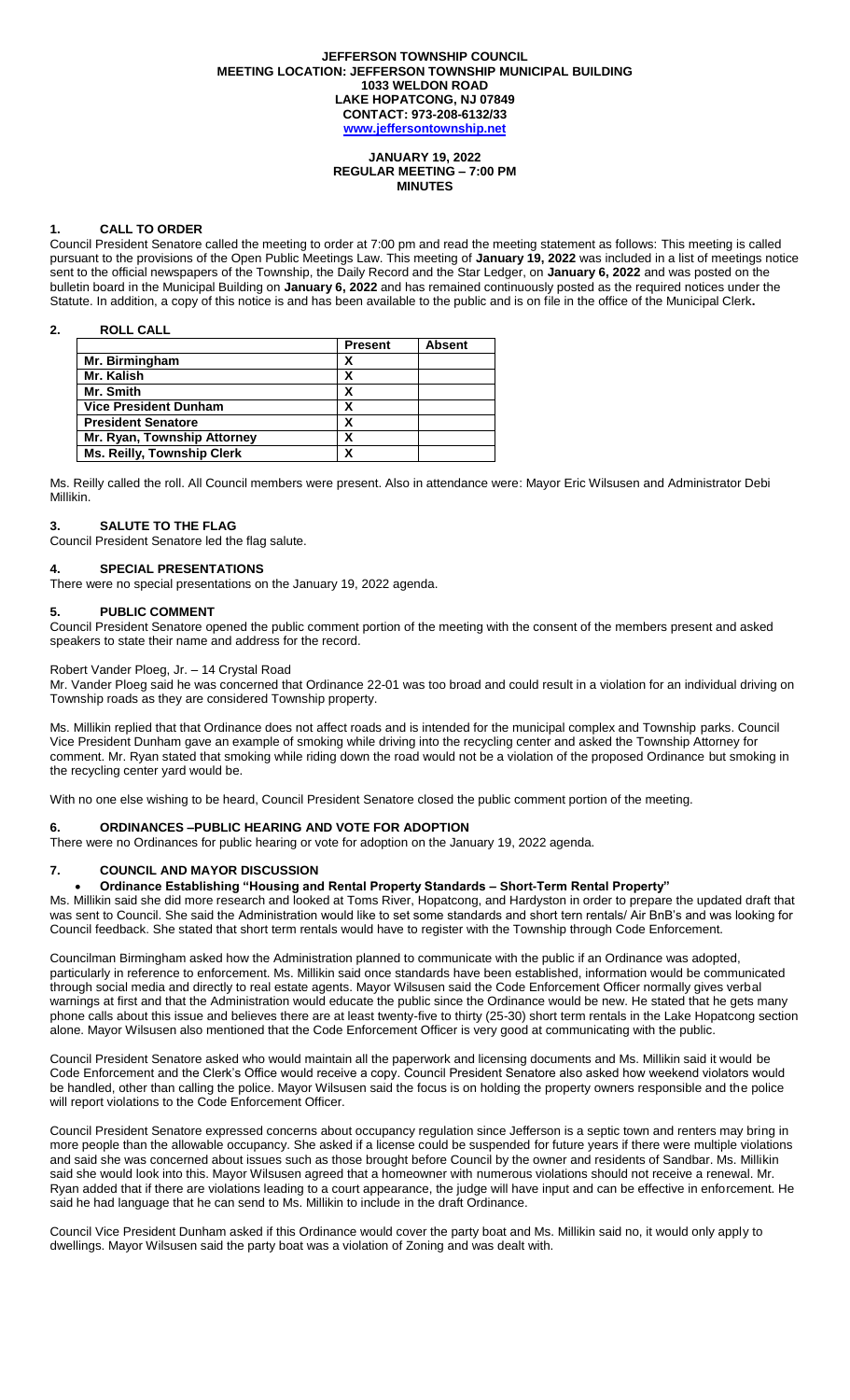## **Amend Chapter 353-1 – Park Regulations – Permit to Access Block 102, Lot 2, 57 Shore Road**

Ms. Millikin told Council that the Township owns this property through Green Acres money and that people are using it to access the lake. She said the neighbors and homeowners have complained and Green Acres said the Township is able to require a permit from anyone wishing to access the property. She asked Council if this was something they would like to consider. Mayor Wilsusen added that this was a small strip of property and the homeowners would have liked to purchase it but cannot because it is Green Acres property, so now they are asking for relief.

Council President Senatore asked how the Township would enforce the permits and Ms. Millikin said through signage. She also said that maybe the Township would have to try to delineate the property boundaries. Council President Senatore asked if the property was signed now and Mayor Wilsusen reported there was a Green Acres sign on the property. Council consensus was that a permit and signage were needed.

## **2022 Budget Meeting Schedule**

Ms. Millikin asked the Council to consider a special budget meeting on February 9<sup>th</sup>. She recommended starting at 4 pm and having the bigger departments come in and present to Council, followed by Council and Administration review and a cut off time of no later than 9:30 pm. She mentioned that the Annual Financial Statement is due but wasn't sure that revenue numbers would be firm by the February 9<sup>th</sup> meeting. She also reminded Council that the Township is State review this year. Mayor Wilsusen said getting the budget done as soon as possible allows the Township to get better bids and prices on capital projects.

Council Vice President Dunham said this would be a lot of information to absorb in one sitting and asked for a backup date for budget review. Ms. Millikin said there would be additional budget discussions with Council after the February 9<sup>th</sup> special meeting.

# **8. ADMINISTRATIVE REPORTS OF MAYOR AND ADMINISTRATOR**

Ms. Millikin reported that the police addition continues to progress. She thanked the DPW for their work during the storms and the Utility Department for their work on the water main break at New Jersey Avenue and Schwarz Boulevard, followed by another break in Lake Forest. Council Vice President Dunham commended the police officer (Badge 63) who called in the water main break at New Jersey Avenue.

Ms. Millikin said she, the Mayor, Stephanie McCormack, Jim Lutz, and Andrew Pierson met with the new Township Planner, Jessica Caldwell.

Ms. Millikin said the DOT has informed Jefferson that bids were received on the Weldon Road Bridge project and an award should be made by the end of the month.

Ms. Millikin congratulated the Finance Department on completing the rollover last night.

Mayor Wilsusen gave his annual report to the Council. He thanked all employees and said he has a great team. He acknowledged Ms. Millikin for all her efforts. He thanked all of Jefferson's volunteers and first responders, as well as the Council for their support.

Mayor Wilsusen mentioned the loss of many long term residents in 2021. He said his office sends out sympathy cards on behalf of the Mayor and Council, and last year fifty-five (55) were sent.

Mayor Wilsusen spoke about some of the significant events of 2021, including the Weldon Road Bridge, Covid-19, and the Governor's visit to Lake Hopatcong. He said he hopes Lake Hopatcong gets some much needed funding and he will keep pushing the lake agenda. He also reported that the Township's bond rating is stable, as is the tax rate.

Mayor Wilsusen referenced the monthly dashboard reports, which are given to Council and reflect revenues and incomes. He said his Administration has plans for the Covid-19 recovery money received. He mentioned the Jefferson Township Youth Coalition grant which will benefit the youth of the community. He also mentioned the completion of the ten (10) year strategic plan, and the surplus auctions that are being help on a regular basis and bringing money back to the town.

In reference to transparency and communication, Mayor Wilsusen said he emphasizes good customer service and has seen improvements and received compliments about customer service given by Township employees. He discussed social media presence, as well as the use of the updated website and the RAVE alert system. He referenced the fact that there is no newspaper in town and that led to his decision to publish a bi-annual newsletter, which he said has received good feedback.

Mayor Wilsusen told Council that SDL citizen will be launched soon, which will allow users to reports issues such as potholes through this municipal management software. He said he is working on a tax calculator for the website that will allow residents to break down exactly where their taxes go.

Mayor Wilsusen spoke about his reformation of the Economic Development Committee in 2019 and said the EDC has been successful in highlighting a business of the week. He said the EDC has also been holding roundtable events with the Chamber of Commerce. He mentioned a number of new businesses which opened in Jefferson in 2021. He said the apartments on Route 15 are moving forward and the Township is working with the new owner. He commented that the Township received a (1) million-dollar private donation for the expansion of Township trails.

Mayor Wilsusen discussed some notable items, such as New Jersey Natural Gas finishing installation in Cozy Lake and Lake Shawnee, with Lake Forest scheduled for spring 2022. He said the energy aggregation program is currently on hold and but the company will be bidding soon for new rates. He mentioned that the Administration has dealt with the issue of private roads.

Mayor Wilsusen thanked Ms. Millikin for her efforts in negotiating and completing four (4) contracts. He stated that monthly department head meetings continue to be held, and he will be trying to resume the quarterly staff meetings and professional development that were placed on hold due to Covid-19. He commented that the Master Plan Reexamination has been completed. Mayor Wilsusen mentioned the retirement of Robin Cosentino in the Building Department.

Regarding Public Safety, Mayor Wilsusen said Ed Mangold from the Office of Emergency Management retired and James Perrier was hired as the Department OEM Coordinator. He said the Milton First Aid Squad received their new ambulance and the Police addition is underway. He stated that there will be an open house for the public once the addition is complete. Mayor Wilsusen said the Police Department continues to do community outreach even with Covid-19. He said that the officers are now using body cameras and car cameras. He mentioned some retirements (Officers Kropp, Davis, Kratzel, Glazewski) and promotions (Officers Hale, McGowan, McCarthy, Cannarozzi) and the hiring of three (3) new officers in 2021 (Officers Kralevich, Aug, Ryan), as well as a new records clerk, Jen Nemeth.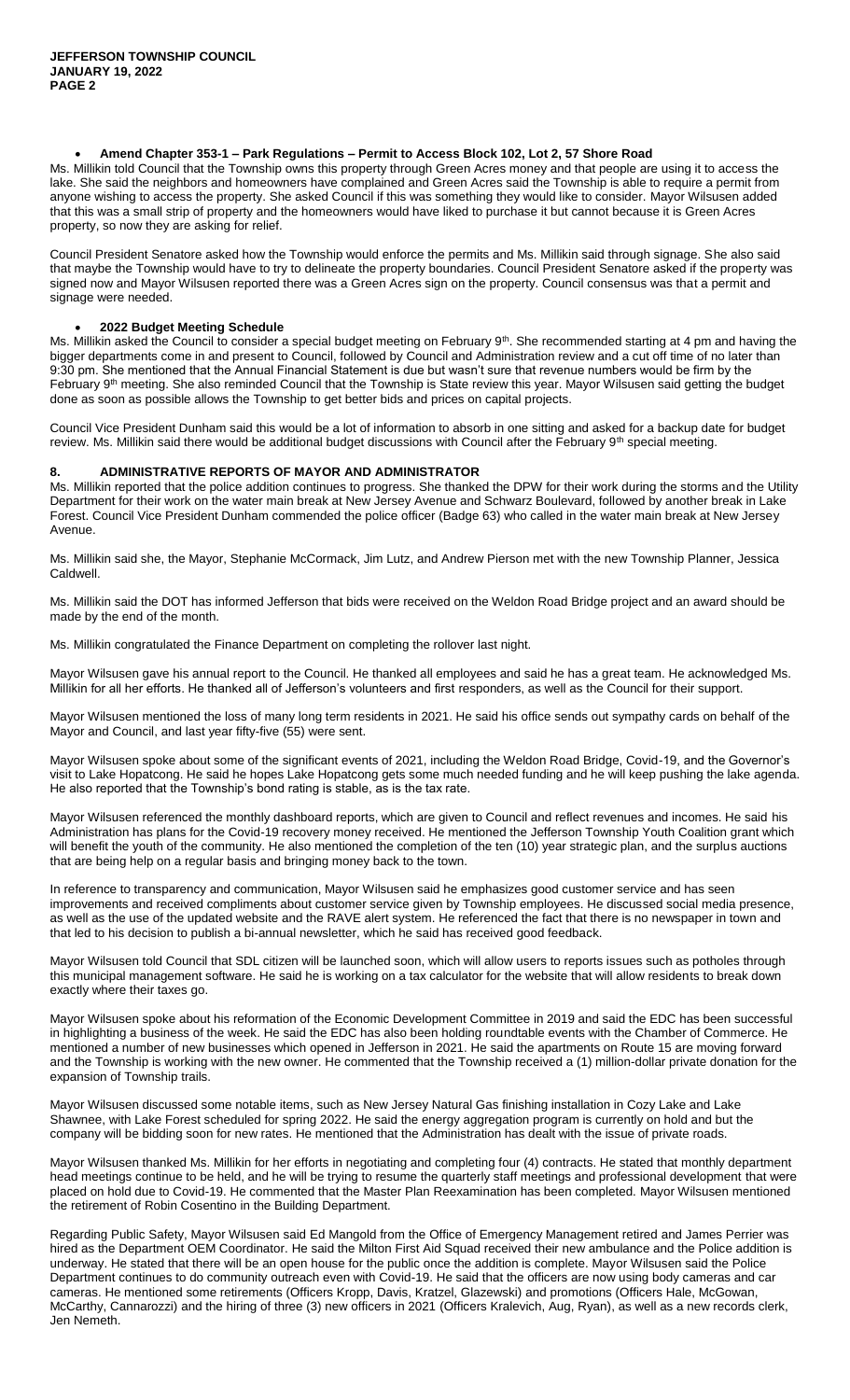Mayor Wilsusen said that the Department of Public Works has been busy with paving, drainage, guide rail replacements and cleaning catch basins. He mentioned that Township Engineer Ed Haack retired, and that the Engineering Department has been enhanced with the addition of Engineer Jim Lutz and Draftsmen Andrew Pierson. He said the Engineering Department is working on the grant for Three Rivers Bridge, the HVAC project and roof replacement were completed at the Township Municipal Building, and a number of Ordinances were created and/or updated in 2021.

Mayor Wilsusen commented that the Utility Department completed generator replacement at critical infrastructure locations, replaced an RBC at the White Rock facility, and is working on their ten (10) year capital plan. He said the Parks Department installed a pickleball court and the Recreation Building was re-sided.

In reference to the Recreation Department, Mayor Wilsusen mentioned the retirement of Ron Squires and the hiring of Carol Newman as his replacement. He stated that a successful camp season was held in 2021. He said that the Dial A Ride offices were moved to the Recreation building, and that the age for use of this service was increased from 55 to 62. He said the Recreation Department is working on E Sports, and hosted events supporting the Mayors Wellness Program. Mayor Wilsusen also thanked his wife for her help with the Mayor Wellness Program.

Mayor Wilsusen talked about the Health Department and said that Nurse Desirae Nigro went from full-time employee to per diem status, and that Amanda Hackett was hired as the full-time replacement. He mentioned the tremendous amount of work which has gone into managing the response to Covid-19. He also mentioned the two hundred twenty-six (226) septic permits, including alterations, reviewed by the Health Department in 2021, as well as the dog and cat licenses, marriage licenses, and food handler's licenses. Mayor Wilsusen said the Health Department is one of the busiest departments with a small staff and he thanked them for all their hard work.

Regarding the Land Use Board, Mayor Wilsusen said there were a total of fifteen (15) new land use applications in 2021. He said Township Engineer Jim Lutz has been working closely with Land Use Board Secretary Stephanie McCormack. He said Stephanie passed her Zoning Officer Class and this extra knowledge will be a great asset.

Mayor Wilsusen highlighted some goals and challenges for 2022. He mentioned that water and sewer rates need to be reviewed and that the budget will be a challenge due to inflation and higher fuel costs. He said the Township will continue to update its Ordinances. He mentioned that Engineer John Ruschke is working on a sewer plan update. He said he looked forward to the completion of the police addition. Mayor Wilsusen also mentioned some upcoming redevelopment projects, the Route 15 apartments and potentially Ringling Manor. He said the Township will continue to try to be business friendly.

# **MAYOR'S APPOINTMENTS**

| <b>POSITION</b>                                                                       | <b>NAME</b>                        | TERM    | <b>EXPIRES</b> |
|---------------------------------------------------------------------------------------|------------------------------------|---------|----------------|
| <b>Land Use Board - Class IV Member</b>                                               | <b>Patricia Galfo</b>              | 4 Years | 12/31/25       |
| <b>Land Use Board - Class IV Member</b>                                               | <b>Robert Deutsch</b>              | 4 Years | 12/31/25       |
| <b>Land Use Board - Alternate 1</b>                                                   | <b>Jim Small</b>                   | 2 Years | 12/31/23       |
| Land Use Board - Alternate 4                                                          | Donna Macalle-Holly                | 1 Year  | 12/31/22       |
| <b>Morris County Community Development</b><br><b>Revenue Sharing Committee (CDRS)</b> | Mayor w/Administrator as Alternate | 1 Year  | 12/31/22       |

# **MAYOR'S APPOINTMENTS WITH COUNCIL ADVICE AND CONSENT**

| <b>POSITION</b>                  | <b>NAME</b>          | TERM    | <b>EXPIRES</b> |
|----------------------------------|----------------------|---------|----------------|
| <b>Library Board of Trustees</b> | <b>Anne Augustyn</b> | 5 Years | 12/31/26       |

| <b>Council Member</b>        | В١ | 2 <sub>nd</sub> | Yes | No | <b>Abstain</b> | <b>Absent</b> |
|------------------------------|----|-----------------|-----|----|----------------|---------------|
| Mr. Birmingham               |    |                 |     |    |                |               |
| Mr. Kalish                   |    |                 |     |    |                |               |
| Mr. Smith                    |    |                 |     |    |                |               |
| <b>Vice President Dunham</b> |    |                 |     |    |                |               |
| <b>President Senatore</b>    |    |                 |     |    |                |               |

# **9. COUNCIL REPORTS – Presiding Officer**

Councilman Smith reported attending the Rescue Squad's installation dinner and said he would be attending Fire Company #1's dinner this Saturday.

Councilman Kalish said he applauded the Mayor and the team behind him for all the accomplishments. He mentioned Jack Kelly's memorial service will be held this Saturday at 9 am. He also mentioned that he is involved with the EDC and said that he has booked the Milton Inn for the next event, to be held on February  $8<sup>th</sup>$  at 6:30 pm.

Councilman Kalish asked Mr. Ryan if there is anything written regarding a Code of Ethics for elected officials and items that shouldn't be shared with the public. Mr. Ryan said the Local Finance Board promulgates a Code of Ethics. He said that there is nothing statutory regarding decorum but elected officials are obligated to act in the best interest of their constituents and to adhere to fiduciary responsibilities and obligations, as well as to State statutes and municipal code. Mr. Ryan stated that executive session topics cannot be disclosed.

Councilman Birmingham said the School Board passes something at their reorganization meeting regarding ethics and also commented that is why elected officials attend seminars. He reported attending the Milton First Aid Dinner and said it was great to see so many people there, and in particular mentioned founding member Mary Parr. Councilman Birmingham also discussed his recent bout with Covid-19 and some of the interesting facts he learned from speaking with the Township's Health nurses.

Councilman Birmingham stated that the Rockaway River Watershed Cabinet will be meeting next week, although still virtually, and that Community Development (CDRS) will be starting in February with meetings scheduled for the 22, 23, and 24<sup>th</sup>.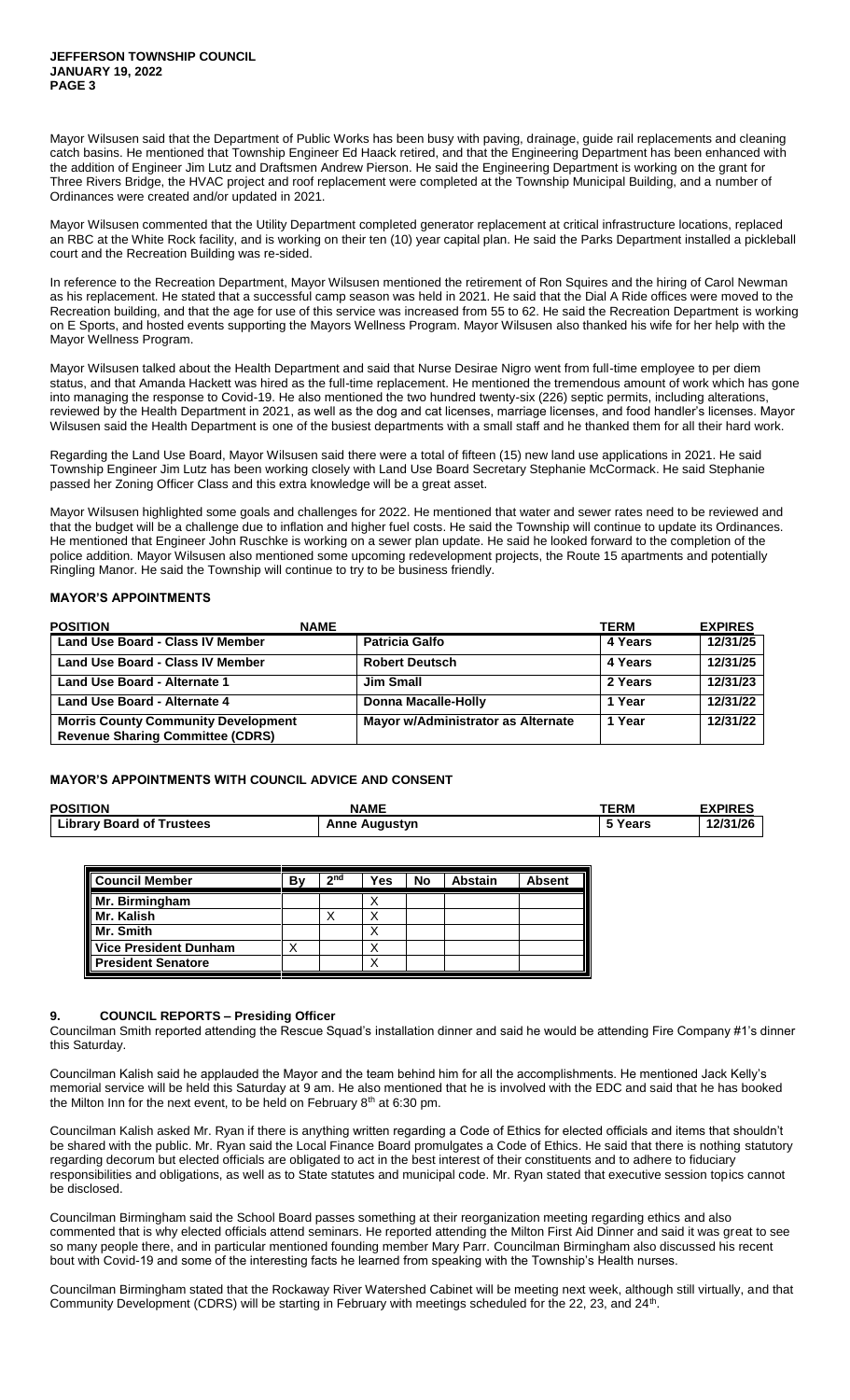Council Vice President Dunham thanked the Administration for having the drain pipe at the filling station replaced. He also thanked the DPW for their work clearing the roads on December 24<sup>th</sup>, the Administration for keeping the roads up to date, and the Police for reporting the road conditions. He said the DPW responds quickly.

Council Vice President Dunham said the police addition looks good and he was glad to hear there would be an open house. He reported missing the Library Board meeting due to a squad call.

Council Vice President Dunham commended the dispatchers and first responders (EMS and Police) for their responsiveness during the challenges of Covid-19.

Council Vice President Dunham reiterated that Jack Kelly's memorial is this Saturday at St. Thomas at 10 am. He said he was glad there was going to be a memorial for the former Citizen of the Year and said the Navy will be there to honor Jack as he was a World War 2 Navy veteran.

Council President Senatore offered thanks to the DPW for keeping the roads safe and clear.

## **10. ORDINANCES – FIRST READING**

## **ORDINANCE #22-01**

### **ORDINANCE AMENDING CHAPTER 403, SMOKING; SALE OF TOBACCO PRODUCTS, SPECIFICALLY SECTION 403-1 ENTITLED "DEFINITIONS", SECTION 403-2 ENTITLED "PROHIBITION OF SMOKING IN PUBLIC PLACES; SIGNS TO BE POSTED," AND SECTION 403-6 ENTITLED "ENFORCEMENT"**

**WHEREAS**, the Jefferson Township Council has reviewed the Township Code regarding smoking and has determined that revisions are necessary to include the prohibition of smoking on all Township leased or owned property and in all Township leased or owned buildings.

**NOW THEREFORE, BE IT ORDAINED,** by the Township Council of the Township of Jefferson, County of Morris, State of New Jersey, that the Jefferson Township Municipal Code is hereby amended to revise Section 403-1 "Definitions", Section 403-2 "Prohibition of Smoking in Public Places; Signs To Be Posted." and Section 403-6 "Enforcement," as follows:

## **SECTION I**

**Section 403-1** of the Jefferson Township Municipal Code is hereby amended by adding the following definitions:

#### **Township Properties.**

All lands and grounds leased or owned by Jefferson Township, including but not limited to all recreation fields, parking areas and grounds adjacent to the buildings leased or owned by Jefferson Township.

**Section 403-2** of the Jefferson Township Municipal Code is hereby amended as follows:

- A. Smoking in Public Buildings, on Township properties, on recreation properties and on Board of Education properties as herein defined within the Township of Jefferson is prohibited.
- B. "No Smoking" signs or the international no smoking symbol (consisting of a pictorial representation of a burning cigarette enclosed in a red circle with a diagonal red line through its cross-section) shall be posted at each public building entrance and within said building, as well as at conspicuous locations on Township properties, on recreation properties and Board of Education properties, in a number and in a manner determined by the administrator in charge of each such building or on such Township property, Board of Education property or recreation property to be sufficient to inform the public that there is no smoking allowed within the public buildings or on any such Township, Board of Education or recreation properties. The signs may contain a warning that smoking within the building or on any such property is subject to a fine. The failure to post any such sign shall not be a defense to a violation of this chapter.

**Section 403-6** of the Jefferson Township Municipal Code is hereby amended as follows:

The enforcement authorities of this chapter shall be the police officers of the Township of Jefferson, the Health Officer of the Township of Jefferson, and the Township Code Enforcement Officer, and their respective designees.

### **SECTION II**

All ordinances or parts of ordinances inconsistent with this Ordinance are hereby repealed to the extent of such inconsistencies.

#### **SECTION III**

If any article, chapter, subchapter, paragraphs, phrase or sentence is, for any reason, held to be unconstitutional or invalid, said article, chapter, subchapter, paragraph, phrase or sentence shall be deemed severable.

### **SECTION IV**

This Ordinance shall take effect immediately upon final publication as provided by law.

Ms. Reilly stated that following introduction, the above Ordinance will be published in accordance with the law and a Public hearing will be held on **February 2, 2022.**

Council Vice President Dunham made a motion. Councilman Kalish commented that he thought Mr. Vander Ploeg's comments were legitimate and asked if it made sense to tighten up the Ordinance.

Council Vice President Dunham asked Mr. Ryan again to clarify whether or not he would be in violation of the Ordinance if he was smoking while driving on public roads and Mr. Ryan said a reasonableness standard would apply. Mr. Ryan said if a person is sitting in their car smoking while parked on Township property it would be considered a violation. Council President Senatore said this is the same rule as for school property. Council Vice President Dunham pointed out that the only real change to the existing Ordinance is the inclusion of all Township properties instead of only recreation properties.

There was no second to Council Vice President Dunham's motion. In response to Councilman Birmingham's question, Mr. Ryan said the Ordinance does not need to be tabled as the motion is considered dead. He said the Ordinance may be re-introduced at a later date.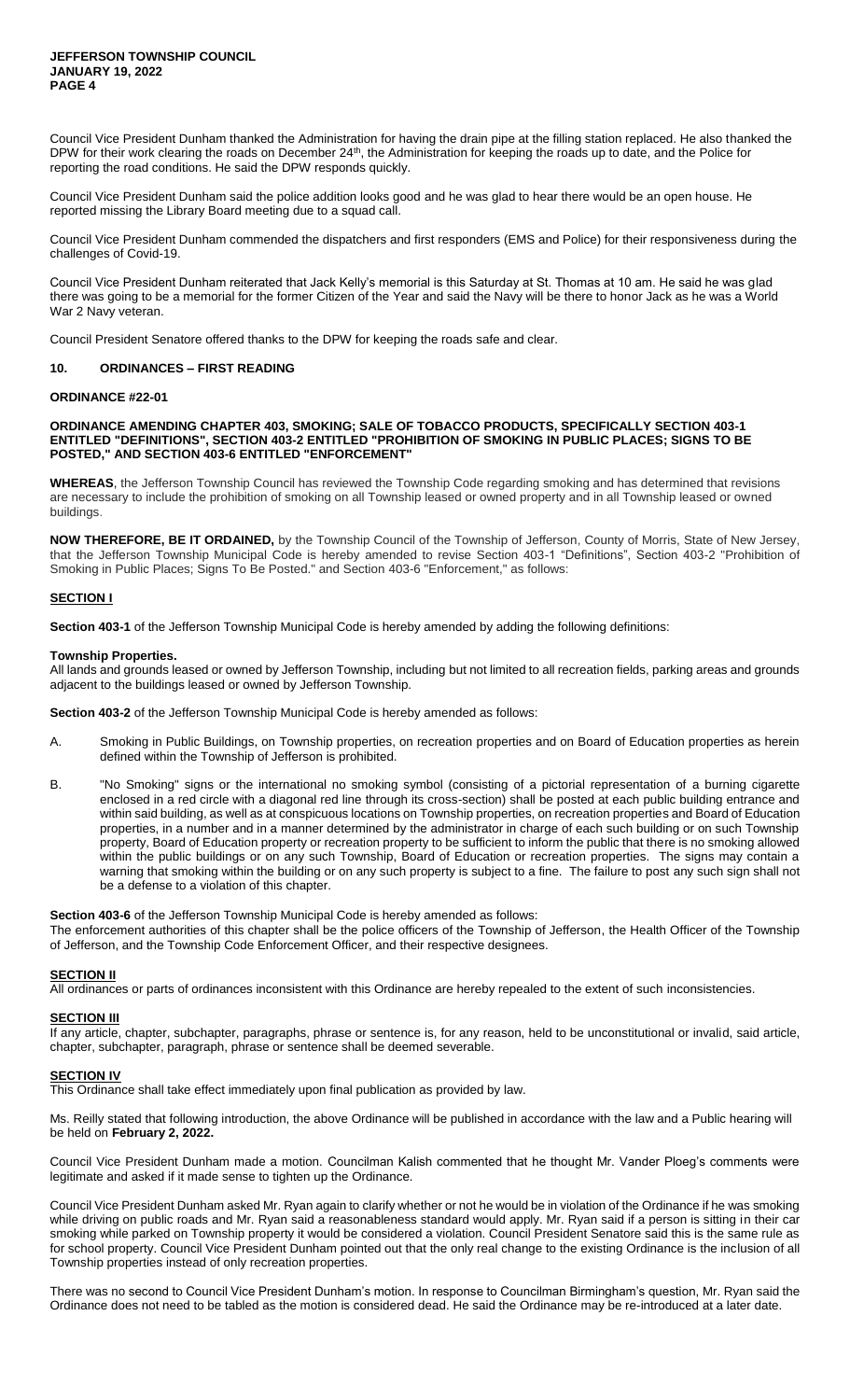## **11. NEW BUSINESS**

There was no new business on the January 19, 2022 agenda.

### **12. MINUTES**

### **January 5, 2022 - Regular**

| Council Member            | B٧ | 2 <sub>nd</sub> | Yes | No | <b>Abstain</b> | <b>Absent</b> |
|---------------------------|----|-----------------|-----|----|----------------|---------------|
| Mr. Birmingham            |    |                 |     |    |                |               |
| I Mr. Kalish              |    |                 |     |    |                |               |
| Mr. Smith                 |    |                 |     |    |                |               |
| Vice President Dunham     |    |                 |     |    |                |               |
| <b>President Senatore</b> |    |                 |     |    |                |               |

### **13. CONSENT AGENDA\***

**\*Matters listed on the Consent Agenda Resolution are considered routine and will be enacted by one motion of the Council and one roll call vote. There will be no separate discussion of these items unless a Council member requests an item be removed for consideration.**

#### **\*PERMITS/LICENSES**

**None for January 19, 2022**

#### **\*APPOINTMENTS**

**None for January 19, 2022**

### **\*CONSENT AGENDA RESOLUTIONS:**

- 22-38 Resolution Authorizing the Payment of Bills
- 22-39 Resolution Authorizing the Refund of Overpayment(s) of Taxes
- 22-40 Resolution Authorizing Assignment of a Tax Sale Certificate Certificate of Sale #19-00003, Block 52, Lot 27
- 22-41 Resolution Authorizing Assignment of a Tax Sale Certificate Certificate of Sale #19-00031, Block 473, Lot 5.02
- 22-42 Resolution Appointing a Member and Alternate Member to Serve on the Community Development Revenue Sharing **Committee**
- 22-43 Resolution Authorizing the Establishment of a Street Light Installation Policy
- 22-44 Resolution Authorizing the Establishment of a Memorial Policy
- 22-45 Resolution Authorizing the Establishment of a Commemorative Organizational Display Policy
- 22-46 Resolution Approving Per Diem Mutual Aid Agreement for Water Emergency Standbys with Morris County Fire Coordinator and the Township of Jefferson, County of Morris, State of New Jersey
- 22-47 Resolution Appointing a Commissioner and Alternate Commissioner to the North Jersey Municipal Employee Benefits Fund

| l Council Member             | Bv | 2 <sub>nd</sub> | Yes | No | Abstain | <b>Absent</b> |
|------------------------------|----|-----------------|-----|----|---------|---------------|
| Mr. Birmingham               |    |                 |     |    |         |               |
| l Mr. Kalish                 |    |                 |     |    |         |               |
| Mr. Smith                    |    |                 |     |    |         |               |
| <b>Vice President Dunham</b> |    |                 |     |    |         |               |
| <b>President Senatore</b>    |    |                 |     |    |         |               |

## **14. PUBLIC COMMENT**

Council President Senatore opened the public comment portion of the meeting with the consent of the members present and asked speakers to state their name and address for the record.

With no one wishing to be heard, Council President Senatore closed the public comment portion of the meeting.

### **15. EXECUTIVE SESSION**

There was no Executive Session on the January 19, 2022 agenda.

#### **16. ADJOURNMENT AT 8:10 PM**

Motion made by Councilman Smith, second by Councilman Kalish to adjourn the meeting at 8:10 pm, with all members in favor signifying by "Aye."

**\_\_\_\_\_\_\_\_\_\_\_\_\_\_\_\_\_\_\_\_\_\_\_\_\_\_\_\_ \_\_\_\_\_\_\_\_\_\_\_\_\_\_\_\_\_\_\_\_\_\_\_\_\_\_\_\_\_\_\_\_\_\_\_\_\_\_\_\_\_\_\_**

**January 19, 2022**

**Michele Reilly, RMC, Township Clerk Melissa Senatore, Council President** 

### **CONSENT AGENDA RESOLUTION #22-38**

**\_\_\_\_\_\_\_\_\_\_\_\_\_\_\_\_\_\_\_\_\_\_\_\_\_\_\_\_\_\_\_\_\_\_\_\_\_\_\_\_\_\_\_\_\_\_\_\_\_\_\_\_\_\_\_\_\_\_\_\_\_\_\_\_\_\_\_\_\_\_\_\_\_\_\_\_\_\_\_\_\_\_\_\_\_\_\_\_\_\_\_\_\_\_\_\_\_\_\_\_\_\_\_\_\_\_**

### **"RESOLUTION AUTHORIZING THE PAYMENT OF BILLS"**

**WHEREAS**, the Business Administrator has reviewed and approved purchase orders requested by the Township Department Heads; and

**WHEREAS,** the Finance Office has certified that funds are available in the proper account; and

**WHEREAS**, the Finance Office has approved payment, upon certification from the Township Department Heads that the goods and/or services have been rendered to the Township; and

**WHEREAS**, purchases under State Contract or under Morris County Cooperative Purchasing Agreement were made where applicable.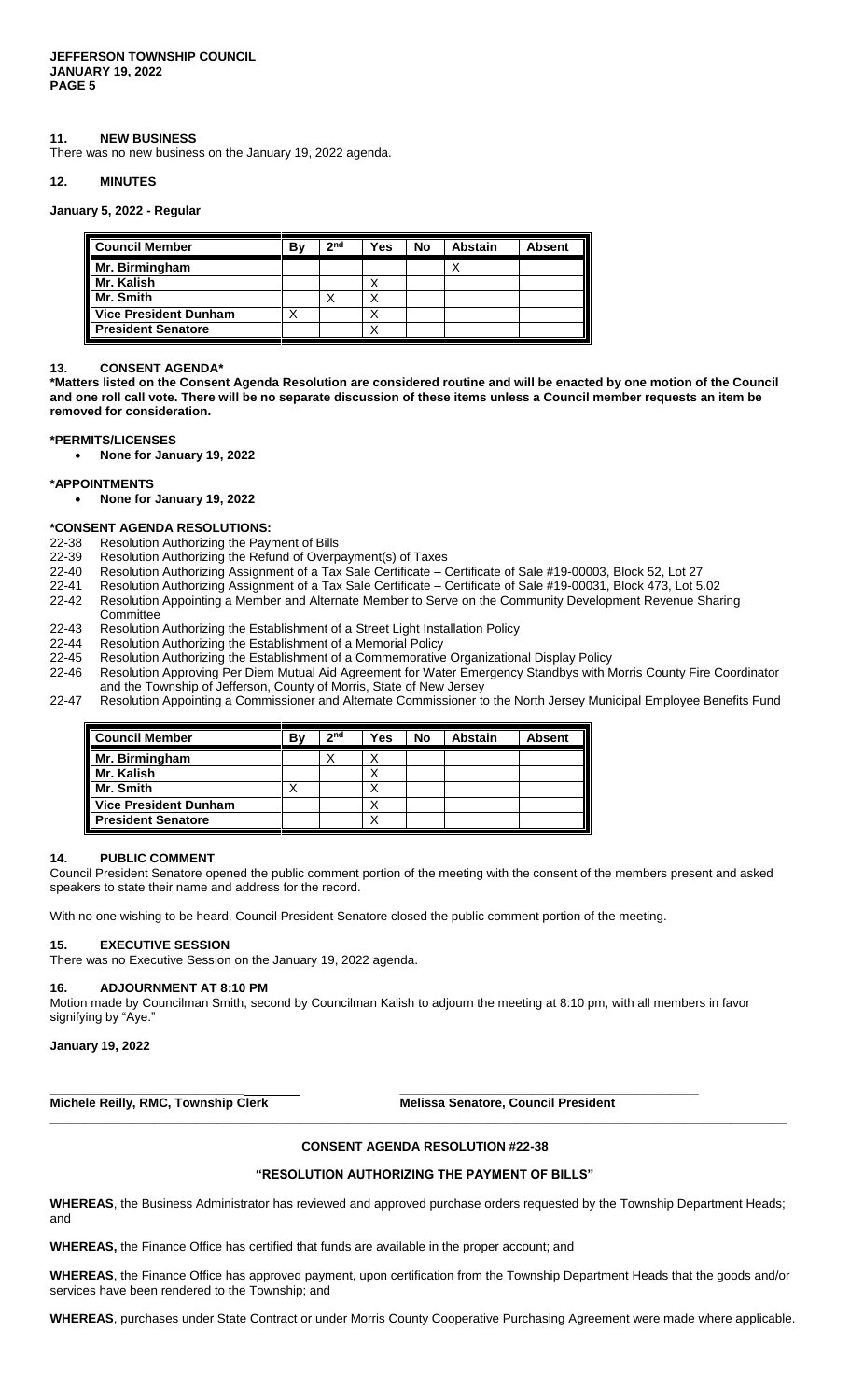**NOW, THEREFORE, BE IT RESOLVED** by the Township Council of the Township of Jefferson, County of Morris, State of New Jersey, that the current bills, dated **January 19, 2022** and on file and available for public inspection in the Office of the Treasurer and approved by him/her for payment, be paid.

\_\_\_\_\_\_\_\_\_\_\_\_\_\_\_\_\_\_\_\_\_\_\_\_\_\_\_\_\_\_\_\_\_\_\_\_\_\_\_\_\_\_\_\_\_\_\_\_\_\_\_\_\_\_\_\_\_\_\_\_\_\_\_\_\_\_\_\_\_\_\_\_\_\_\_\_\_\_\_\_\_\_\_\_\_\_\_\_\_\_\_\_\_\_\_\_\_\_\_\_\_\_\_\_\_\_

## **CONSENT AGENDA RESOLUTION #22-39**

# **"RESOLUTION AUTHORIZING THE REFUND OF OVERPAYMENT(S) OF TAXES"**

**WHEREAS,** there appears on the tax records overpayment(s) as shown below; and

**WHEREAS,** said overpayment(s) were created by the reasons indicated; and

**WHEREAS,** the Collector of Taxes recommends the refund(s) of such overpayment(s).

**NOW, THEREFORE, BE IT RESOLVED** by the Township Council of the Township of Jefferson, County of Morris, State of New Jersey, that the proper officers are hereby authorized and directed to issue checks to refund such overpayment(s) as hereafter shown below:

|                                               |                                   | <b>CODE OF REASONS</b>                                      |                |                                    |
|-----------------------------------------------|-----------------------------------|-------------------------------------------------------------|----------------|------------------------------------|
| 1. Incorrect Payment                          | 2. Adjustment of Assessment       | 3. Homestead Rebate                                         | 4. Overbilled  | 5. Third Party Lien                |
| 6. Duplicate Payment<br>10. Return of Premium | 7. Exempt<br>11. New Jersey Saver | 8. County/State Board Appeal<br>12. Return of Recording Fee | 9. Overpayment | 13. Vets, Senior Citizen Deduction |
|                                               |                                   |                                                             |                |                                    |

| <b>BLOCK</b> | LOT | <b>TAX SALE CERTIFICATE</b> | <b>AMOUNT</b> | <b>CODE</b>  | <b>YEAR</b> |
|--------------|-----|-----------------------------|---------------|--------------|-------------|
| 77           | 8   | 20-00003                    | \$8,667.89    | 5            | 2022        |
| 456          | 29  | 19-00029                    | \$57,036.02   | 5            | 2022        |
| 456          | 29  | 19-00029                    | \$40,900.00   | 10           | 2022        |
|              |     |                             |               |              |             |
|              |     |                             |               |              |             |
|              |     |                             | <b>TOTAL</b>  | \$106,603.91 |             |

## **CONSENT AGENDA RESOLUTION #22-40**

\_\_\_\_\_\_\_\_\_\_\_\_\_\_\_\_\_\_\_\_\_\_\_\_\_\_\_\_\_\_\_\_\_\_\_\_\_\_\_\_\_\_\_\_\_\_\_\_\_\_\_\_\_\_\_\_\_\_\_\_\_\_\_\_\_\_\_\_\_\_\_\_\_\_\_\_\_\_\_\_\_\_\_\_\_\_\_\_\_\_\_\_\_\_\_\_\_\_\_\_\_\_\_\_\_\_\_

### **"RESOLUTION AUTHORIZING ASSIGNMENT OF A TAX SALE CERTIFICATE – CERTIFICATE OF SALE #19-00003, BLOCK 52, LOT 27"**

**WHEREAS**, N.J.S.A. 54:5-113 authorizes assignment by a municipality of tax sale certificates for the full amount of the certificate, including all subsequent municipal taxes and other municipal charges; and

**WHEREAS**, NJSL 301, LLC has presented an offer to purchase, by assignment, **Certificate of Sale #19-00003** which was issued to the Municipality of Jefferson Township at a tax sale held October 24, 2019, on **Block 52 Lot 27, known as 34 Iowa Ave, Lake Hopatcong, NJ,** in the amount of **\$21,102.63,** being the full amount of the certificate, including all subsequent municipal taxes and other municipal charges.

**NOW THEREFORE, BE IT RESOLVED,** that the Township Council of the Township of Jefferson, County of Morris, State of New Jersey hereby authorizes the Mayor and Municipal Clerk to execute the necessary assignment document to effect assignment of the above referenced Certificate of Sale.

**BE IT FURTHER RESOLVED** that a copy of this resolution is and shall be forwarded to the Tax Collector.

## **CONSENT AGENDA RESOLUTION #22-41**

\_\_\_\_\_\_\_\_\_\_\_\_\_\_\_\_\_\_\_\_\_\_\_\_\_\_\_\_\_\_\_\_\_\_\_\_\_\_\_\_\_\_\_\_\_\_\_\_\_\_\_\_\_\_\_\_\_\_\_\_\_\_\_\_\_\_\_\_\_\_\_\_\_\_\_\_\_\_\_\_\_\_\_\_\_\_\_\_\_\_\_\_\_\_\_\_\_\_\_\_\_\_\_\_\_\_\_

### **"RESOLUTION AUTHORIZING ASSIGNMENT OF A TAX SALE CERTIFICATE – CERTIFICATE OF SALE #19-00031, BLOCK 473, LOT 5.02"**

**WHEREAS**, N.J.S.A. 54:5-113 authorizes assignment by a municipality of tax sale certificates for the full amount of the certificate, including all subsequent municipal taxes and other municipal charges; and

**WHEREAS**, NJSL 301, LLC has presented an offer to purchase, by assignment, **Certificate of Sale #19-00031** which was issued to the Municipality of Jefferson Township at a tax sale held October 24, 2019, on **Block 473 Lot 5.02, known as 9 S Reilly Rd, Oak Ridge, NJ,** in the amount of **\$15,567.45,** being the full amount of the certificate, including all subsequent municipal taxes and other municipal charges.

**NOW THEREFORE, BE IT RESOLVED,** that the Township Council of the Township of Jefferson, County of Morris, State of New Jersey hereby authorizes the Mayor and Municipal Clerk to execute the necessary assignment document to effect assignment of the above referenced Certificate of Sale.

\_\_\_\_\_\_\_\_\_\_\_\_\_\_\_\_\_\_\_\_\_\_\_\_\_\_\_\_\_\_\_\_\_\_\_\_\_\_\_\_\_\_\_\_\_\_\_\_\_\_\_\_\_\_\_\_\_\_\_\_\_\_\_\_\_\_\_\_\_\_\_\_\_\_\_\_\_\_\_\_\_\_\_\_\_\_\_\_\_\_\_\_\_\_\_\_\_\_\_\_\_\_\_\_\_\_\_

**BE IT FURTHER RESOLVED** that a copy of this resolution is and shall be forwarded to the Tax Collector.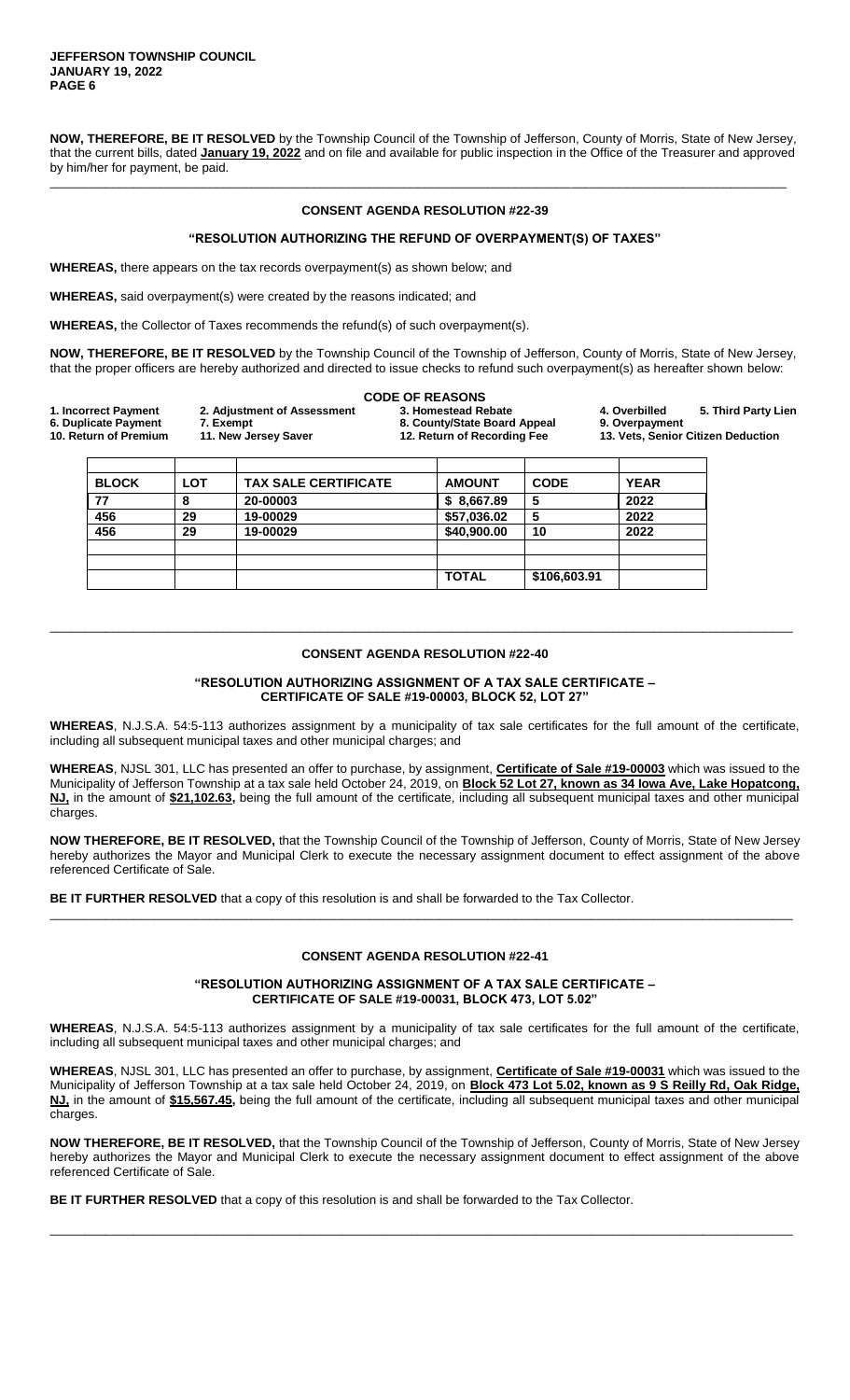## **CONSENT AGENDA RESOLUTION #22-42**

## **"RESOLUTION APPOINTING A MEMBER AND ALTERNATE MEMBER TO SERVE ON THE COMMUNITY DEVELOPMENT REVENUE SHARING COMMITTEE"**

**WHEREAS,** the bylaws of the Morris County Community Development Program and the Cooperation Agreement the Township has entered into with the County require that the Township Council appoint, on an annual basis, one member to serve on the Community Development Revenue Sharing Committee.

**NOW, THEREFORE, BE IT RESOLVED** by the Township Council of the Township of Jefferson, County of Morris, State of New Jersey, that **Robert Birmingham** be and is appointed as Member to serve on the Community Development Revenue Sharing Committee for the **year 2022**.

**BE IT ALSO RESOLVED** that **Michele Reilly** be and is appointed as Alternate Member to serve on the Community Development Revenue Sharing Committee for the **year 2022. \_\_\_\_\_\_\_\_\_\_\_\_\_\_\_\_\_\_\_\_\_\_\_\_\_\_\_\_\_\_\_\_\_\_\_\_\_\_\_\_\_\_\_\_\_\_\_\_\_\_\_\_\_\_\_\_\_\_\_\_\_\_\_\_\_\_\_\_\_\_\_\_\_\_\_\_\_\_\_\_\_\_\_\_\_\_\_\_\_\_\_\_\_\_\_\_\_\_\_\_\_\_\_\_\_\_\_**

#### **CONSENT AGENDA RESOLUTION #22-43**

#### **"RESOLUTION AUTHORIZING THE ESTABLISHMENT OF A STREET LIGHT INSTALLATION POLICY"**

**WHEREAS,** the Township of Jefferson has a need to establish a street light installation policy governing the establishment of street lights on Township owned property; and

**WHEREAS**, the purpose of this policy is to establish a consistent and standardized process to be used by the Township of Jefferson to determine the placement of street lights; and

**WHEREAS**, the policy is intended to provide a procedure for review and approval/denial of street light requests, and to provide an ongoing system of prioritizing the need for future installation of street lights; and

**WHEREAS**, a Street Light Installation Policy has been presented to the Township Council and the Township Council has agreed this policy should be put into effect and reviewed on an annual basis each year through the reorganization meeting or shortly thereafter.

**NOW, THEREFORE, BE IT RESOLVED** that the Township Council of the Township of Jefferson, in the County of Morris, State of New Jersey, approve the Street Light Installation Policy which is attached hereto and made a part hereof.

**BE IT ALSO RESOLVED** that this Resolution shall take effect immediately and that a copy of this Resolution shall be placed on file with the Clerk of the Township.

**BE IT ALSO RESOLVED** if any section, subsection, sentence, clause or phrase in this resolution is for any reason held to be unconstitutional or invalid, such decision shall not affect the remaining portions of this resolution. \_\_\_\_\_\_\_\_\_\_\_\_\_\_\_\_\_\_\_\_\_\_\_\_\_\_\_\_\_\_\_\_\_\_\_\_\_\_\_\_\_\_\_\_\_\_\_\_\_\_\_\_\_\_\_\_\_\_\_\_\_\_\_\_\_\_\_\_\_\_\_\_\_\_\_\_\_\_\_\_\_\_\_\_\_\_\_\_\_\_\_\_\_\_\_\_\_\_\_\_\_\_\_\_\_\_\_

## **CONSENT AGENDA RESOLUTION #22-44**

### **"RESOLUTION AUTHORIZING THE ESTABLISHMENT OF A MEMORIAL POLICY"**

**WHEREAS,** the Township of Jefferson has a need to establish a memorial policy governing the establishment of memorials on Township owned property; and

**WHEREAS**, the purpose of this policy is to establish standards and a process for naming parks, public buildings, structures, facilities, and streets in the Township of Jefferson; and

**WHEREAS**, a sound policy can add meaning and significance to such actions that embody the value and heritage of this community; and

**WHEREAS**, a Memorial Policy has been presented to the Township Council and the Township Council has agreed this policy should be put into effect and reviewed on an annual basis each year through the reorganization meeting or shortly thereafter.

**NOW, THEREFORE, BE IT RESOLVED** that the Township Council of the Township of Jefferson, in the County of Morris, State of New Jersey, approve the Memorial Policy which is attached hereto and made a part hereof.

**BE IT ALSO RESOLVED** that this Resolution shall take effect immediately and that a copy of this Resolution shall be placed on file with the Clerk of the Township.

**BE IT ALSO RESOLVED** if any section, subsection, sentence, clause or phrase in this resolution is for any reason held to be unconstitutional or invalid, such decision shall not affect the remaining portions of this resolution. \_\_\_\_\_\_\_\_\_\_\_\_\_\_\_\_\_\_\_\_\_\_\_\_\_\_\_\_\_\_\_\_\_\_\_\_\_\_\_\_\_\_\_\_\_\_\_\_\_\_\_\_\_\_\_\_\_\_\_\_\_\_\_\_\_\_\_\_\_\_\_\_\_\_\_\_\_\_\_\_\_\_\_\_\_\_\_\_\_\_\_\_\_\_\_\_\_\_\_\_\_\_\_\_\_\_\_

### **CONSENT AGENDA RESOLUTION #22-45**

### **"RESOLUTION AUTHORIZING THE ESTABLISHMENT OF A COMMEMORATIVE/ORGANIZATIONAL DISPLAY POLICY"**

**WHEREAS**, the Township of Jefferson wishes to establish guidelines regarding the display of commemorative or organizational flags or banners on any Township flag poles, facilities or structures located on any Township owned or Township maintained property; and

**WHEREAS**, a Commemorative/Organizational Display Policy has been presented to the Township Council and the Township Council has agreed this policy should be put into effect and reviewed on an annual basis each year through the reorganization meeting or shortly thereafter.